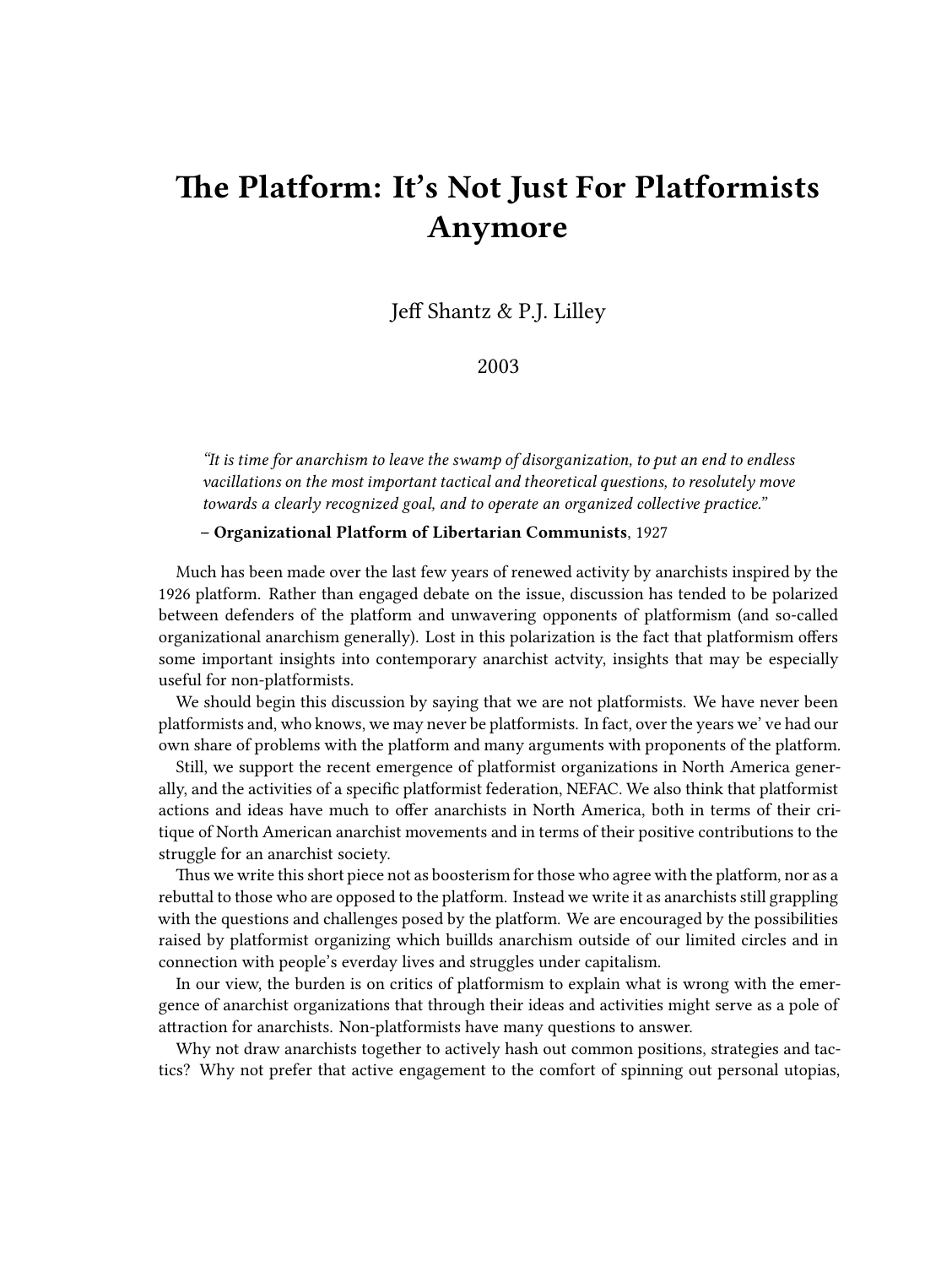criticizing from the sidelines or conversely setting aside political differences altogether? What is there to oppose in efforts "to rally all the militants of the organised anarchist movement?" Why oppose attempts to attract working class militants to anarchism?

The goal of developing anarchist perspectives within unions and other working class organizations is one that anarchists have neglected for far too long. And then many anarchists have the nerve to complain about the un-anarchistic character of the working class.

That some non-platformists have responded to platformist organizing dogmatically and reactively, criticizing a document to dismiss a movement, referring to broad generalizations about "organization" rather than specific organizational practices, suggests that some habits are tough to shake. Still it's exactly the habits nurtured during times of lethargy, insularity and marginality that must be shaken off as people are beginning to seek alternatives to capitalist social relations. Not only thoughts of future societies but of real strategies for making it happen are needed.

To begin with, it seems obvious that the original Delo Truda concern with overcoming "the miserable state in which the anarchist movement vegetates" is one that must be shared by North American anarchists today, despite the encouraging upswing in anarchist activity recently (of which platformists have played a good part).

As anarchist movements grow the questions of organization and the relations of various anarchist activities to each other and to broader strategies and tactics for social change will only become more significant and pressing. If anarchists are to seize the opportunities presented by recent upsurges in anarchist activity and build anarchism in movements that have resonance in wider struggles, then we must face seriously the challenges of organization, of combining and coordinating our efforts effectively. We will be aided in this by drawing upon the lessons of past experiences and avoiding, as much as possible, past errors.

One of the glaring errors has been to avoid questions of organization and unity, leaving us woefully unprepared when struggles erupt. When movements are in low ebb and goals are less ambitious, such questions may appear less immediate and the impetus to break out of the protective shell of the subculture less pressing. This has been the situation in North America until very recently.

The changed circumstances in a time of growth for anarchism, and anti-capitalist activities more generally, require new practices suited to the changed dynamics of struggle. As struggles expand and develop, the question is not so much whether people will form organizations or not, but rather the types of organizations that will emerge. People trying to beat capitalism will certainly try to join forces with others to share resources, coordinate efforts and build strength. To stand on the sidelines in such matters is to leave the terrain open to authoritarian and/or reformist organizations to fill the breach.

When one looks at the history of anarchism, organizational perspectives and activities, far from being marginal elements, represent the core of anarchist endeavor. Attempts to suggest that organizational approaches represent some deviation from anarchism or the intrusion of unanarchist ideas into anarchism are a strange attempt at historical revisionism. Of course, most anarchists are involved in some type of organization or another, whether an infoshop collective, publication team or affinity group.

Much of anarchist activity in North America, unfortunately, still corresponds with the Delo Truda description from 1926: "local organizations advocating contradictory theories and practices, having no perspectives for the future, nor of a continuity in militant work, and habitually disappearing, hardly leaving the slightest trace behind them." Absence of durable anarchist or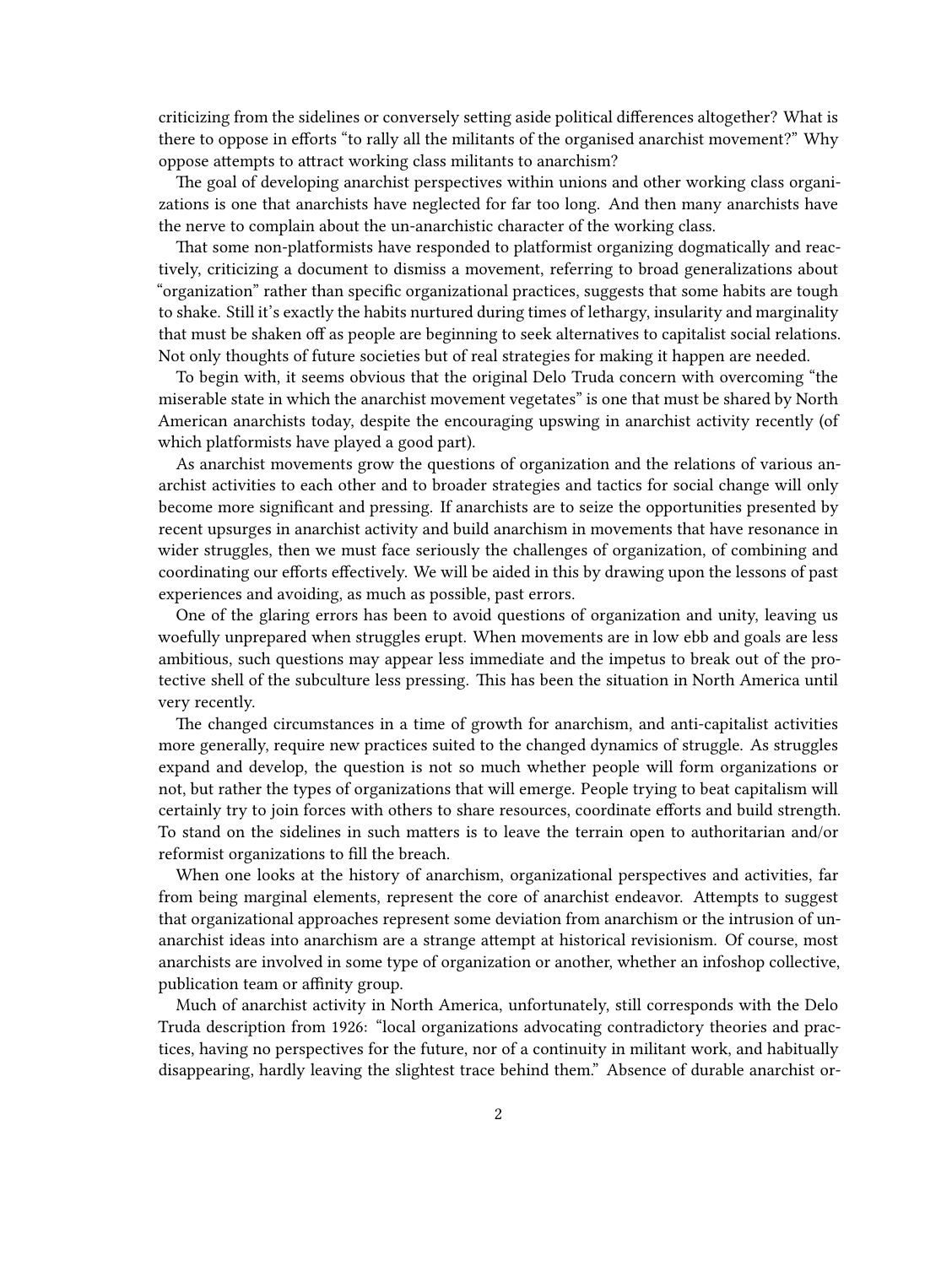ganizations still contributes to a drift into passivity, demoralization, disinterest or a retreat into subculturalism.

Many of these short-lived organizations are built on the synthesist basis that platformists have been and remain so critical of. While we're not convinced that synthesist approaches must fail, in my experiences they do exhibit a tendency to be the "mechanical assembly of individuals" which the platformists suggested. Such groupings work relatively well as long as their level of activity doesn't rise above running a bookstore, infoshop or free school. Unfortunately, even in those cases disastrous rifts emerge when meaningful political questions are broached. A consensus based on not wanting to offend other members or declining controversial work because it threatens collective harmony are too often the default positions of synthesist type groups.

Platformists seek a substantial unity based on shared action and reflection. Platformism encourages a political and theoretical honesty. One can take a stand without having to compromise or soft peddle one's positions in order to keep the peace.

Discussion of unity perhaps requires some clarification. When platformists talk of theoretical or tactical unity they are not saying that everyone has to read the same things or agree on all points. Surely, however, there has to be some agreement on basic ideas. And these positions are only determined collectively, through open debate and discussion rooted in actual experience. Unity speaks to a focused sharing of resources and energies that brings currently limited anarchist forces together rather than dissipating and diluting our efforts.

Of course it's always easier to avoid the collective work, the lengthy debate and discussion, the development and revision of ideas through practice and finally the legwork of organizing that platformists take on. It's also easier to develop pure schemes in the comfort of one's apartment, rarely worrying oneself whether or not such beautiful fantasies "would inevitably disintegrate on encountering reality." Platformists, on the other hand, accept the shared responsibilities of building anarchist movements in connection with those who suffer the assaults of capitalism.

The anarchist organization is a place to come together and reflect on work being done. It offers the opportunity to examine and refine one's practices and explore alternatives and options given the resources and experiences at hand.

It seems to us that the important thing about platformism isn't found in the specifics of a 1926 document but in the challenge that it puts before us to come together openly and seriously to develop anarchist strategies and practices in a way that is engaged in real class struggles against actually existing bosses, landlords and bureaucrats. Platformists have taken up the challenge of moving anarchism from its current status as social conscience or cultural critique. This is exhibited in the work being done by platformist groups in tenants' unions, workplaces, antipoverty actions and fighting deportations to name only a few.

These actions, based upon serious debate and an estimation of the capacities to do the work properly, have moved the discussion of organization out of the clouds of speculation and brought it to the ground of everyday practice.

They have taken it from comfortable abstraction to practical reality based on the experiences of people living under actually existing capitalism.

Of course, the platform is simply a "tactical and theoretical orientation" and platformist organization is the bringing together of those who would develop that orientation through their practice. Thus it is always open to re-appraisal as circumstances suggest.

It's important to keep in mind that the platform was only ever intended as a beginning, "as the first step towards rallying libertarian forces." Far from being a fully fleshed out program of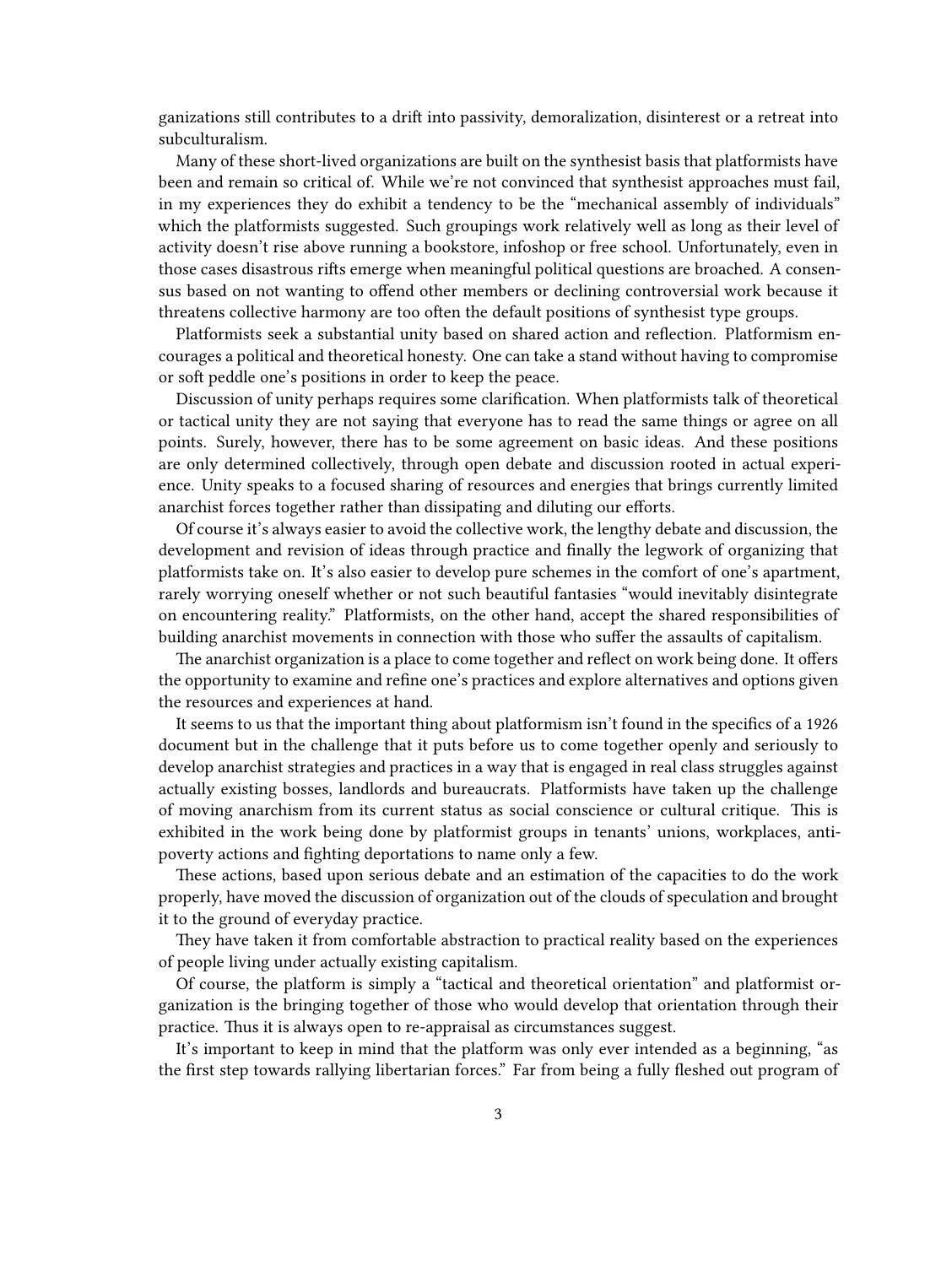action it provides only "the outlines, the skeleton of such a programme." Its authors recognized its many gaps, oversights and inadequate treatments.

Part of anarchism's growth must include a commitment to developing visions and practices that can build anarchist movements rather than just "scenes" or cliques. If platformism offers a starting point for this process then it makes a welcome and necessary contribution to anarchism in North America.

Anarchist hobbyism is not much better than the hobbyism of stamp collecting or bird watching. Hobbies offer their practitioners moments of freedom, self-expression and relief from the daily grind but they don't do much to keep the shit from piling up. Anarchism can do better than that and must do better than that. This is what platformism recognizes and it attempts to take anarchism out of esoteric hobbyism.

Anarchism must move from the realm of speculation to the terrain of possibility. In giving a serious impetus to this movement, platformist organizations offer much to anarchist efforts in North American.